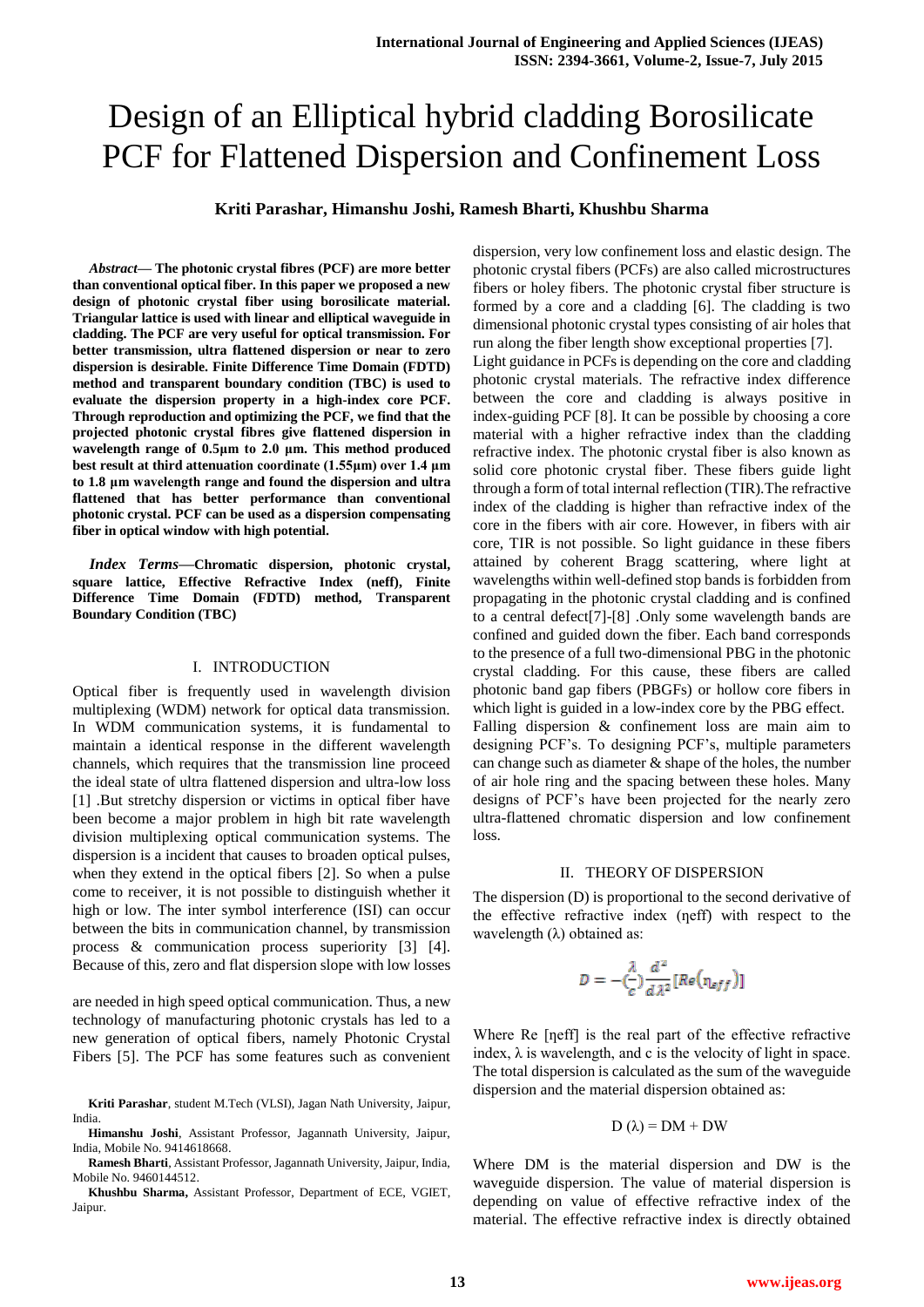from the three-term Sellmeier formula [6].

$$
\eta^2 = 1 + (A_1 \lambda^2) / (\lambda^2 - \lambda_1) + (A_2 \lambda^2) / (\lambda^2 - \lambda_2) + (A_3 \lambda^2) / (\lambda^2 - \lambda_3)
$$

Where  $\lambda$  is operating wavelength in  $\mu$ m and  $A_1$ ,  $\lambda_1$ ,  $A_2$ ,  $\lambda_2$ ,  $A_3$ ,  $\lambda_3$  are the sellemeier constants which changes with the material properties. The sellemeier constants are different for different material. For Borosilicate Crown Glass sellemeier constants are:

| $A_1=1.03961212$  | $\lambda_1 = 0.774642$ um            |
|-------------------|--------------------------------------|
| $A_2=0.231792344$ | $\lambda_2 = 0.141484677 \text{ µm}$ |
| $A_3=1.01046945$  | $\lambda_3 = 10.1764753 \mu m$       |

Material Dispersion refers to the wavelength dependence of the refractive index of the material caused by the interaction between the optical ions in the material. Refractive index of the air hole is one. Material dispersion remains unchanged for different lattice structure of designed PCFs.

**Confinement Loss:** An additional imperative loss is confinement or leakage loss [1-5] [9-11] originates from the finite width of the cladding structure. By selecting the parameters *d* and Λ properly in PCFs we can formulate confinement loss minor. Low confinement loss may be achieved for small core PCFs by coming up with the fibers with a minimum of 6 rings of air holes for a closely packed structure. Raising the amount of air hole rings ends up in a supplementary reduced confinement loss [1][3][4-5] [9-10]

Confinement Loss  $(dB/m) = 8.686$  Im $[k_0 * \eta_{eff}]$ Where  $k_0 = \frac{1}{\lambda}$ ,  $\lambda$  is wavelength of light and  $\eta_{\text{eff}}$  is the effective refractive index of the proposed.

# III. DESIGN PARAMETER AND SIMULATION RESULT

The new design of the photonic crystal fiber is shown in Figure 1 to Figure 3. In this design triangular lattice is used of borosilicate crown glass with1.5168 refractive index and the refractive index of the air hole is 1.0. The cladding in this PCF is poised by linear waveguide and elliptical waveguide with circular and elliptical air holes. This PCF structure is made up of six layer hexagonal lattice structure. The spacing between the centers of adjacent holes,  $Λ$  is 2μm.

## **a. Configuration 1**:

The PCF structure is made up of six layer hexagonal lattice structure with inner two layer is circular holes which d=0.6 µm, third layer major axis 0.6 µm and minor axis 0.8 µm, forth layer is elliptical where a (major axis) =  $1.0 \mu$ m, b(minor axis)=0.8  $\mu$ m and 5,6 layer is d=1.0  $\mu$ m.

#### **b. Configuration 2**:

The PCF structure is made up of six layer hexagonal lattice structure with inner 2 layer is circular holes which  $d=0.6 \mu m$ , third layer change into elliptical holes which d of major axis=0.6  $\mu$ m and minor axis =0.8  $\mu$ m, forth layer major axis is  $d=0.8$  µm and minor axis is  $d=1.0$  µm, fifth and sixth layer  $d=1.0 \mu m$ .

## **c. Configuration 3(proposed model):**

The PCF structure is made up of six layer hexagonal lattice structure with inner 2 layer is circular holes which  $d=0.6 \mu m$ , third layer major axis=0.8  $\mu$ m and minor axis =0.6  $\mu$ m, forth layer major axis is  $d=1.2 \mu m$  and minor axis is  $d=0.8 \mu m$ , fifth layer major axis  $d=1.0 \mu m$  and minor axis 0.8  $\mu$ m, sixth layer  $d=1.0$  um.

**Note:** According to our design configuration the best one is configuration 3.



**Fig. 1 Air-hole distribution of the Proposed Hybrid Structure for Design-3**

## IV. RESULT

In the proposed work there is a comparison between all the three designs is based on Total dispersion (chromatic dispersion) as shown in Figure 2 and Confinement loss as shown in Figure 3. The total dispersion or chromatic dispersion is the sum of waveguide dispersion and material



**Fig. 2 Comparison of Chromatic dispersion for Design-1 to Design-3** 

dispersion. For above all the Design-1 to Design-3, we can conclude that design-3 gives more flatten dispersion in range 1.4 µm to 1.8 µm wavelength as compare to other two designs. So that Design-3 is proposed design for the zero order dispersion as shown in Fig 1.